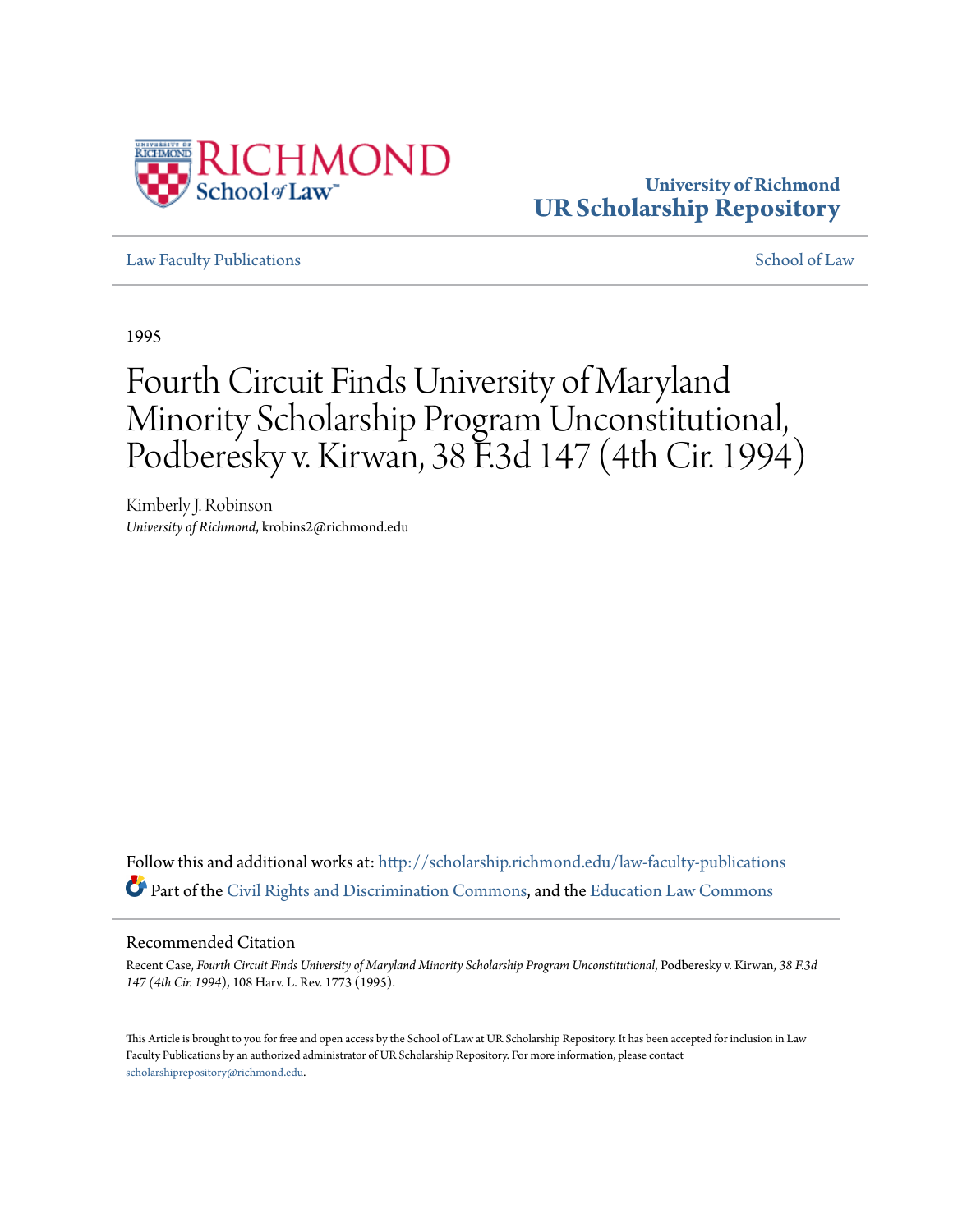## RECENT CASES

CONSTITUTIONAL LAW - EQUAL PROTECTION - FOURTH CIRCUIT FINDS UNIVERSITY OF MARYLAND MINORITY SCHOLARSHIP PROGRAM UNCONSTITUTIONAL. - *Podberesky v. Kirwan*, 38 F.3d 147 (4th Cir. !994).

The use of minority scholarships to create a diverse student body and to remedy past discrimination has been the subject of considerable controversy in recent years.<sup>1</sup> Although such scholarships constitute a small percentage of financial aid for higher education,<sup>2</sup> opponents of minority scholarships argue that they unfairly discriminate against non-minority students on the basis of race.3 In *Podberesky v. Kirwan,4* the Fourth Circuit held that the University of Maryland at College Park (UMCP) denied Daniel Podberesky, a Hispanic/white student, equal protection of the laws by excluding him from consideration for the race-based Benjamin Banneker Scholarship Program. The program, the court held, was not narrowly tailored to remedy past discrimination at the University.<sup>5</sup> In its analysis, however, the court applied only a portion of the applicable legal standard. A proper analysis of the program using the factors set forth in *United States v. Paradise*<sup>6</sup> would have demonstrated that the program was narrowly tailored to address the racial problems of the University.

In the fall of I990, Daniel Podberesky applied for a Benjamin Banneker scholarship, a merit-based scholarship awarded to Mrican American students at UMCP. The University did not consider him for a scholarship, because he is not African American. Podberesky filed suit in federal district court, challenging the Banneker program at UMCP as a violation of Title VI and 42 U.S.C. §§ 1981 and 1983.<sup>7</sup> Based on a historical record that made it "abundantly clear that there is a history of past discrimination at UMCP,"8 the district court granted summary judgment to UMCP, because it found that there existed sufficient evidence of present effects of past discrimination to

6 480 U.S. I49 (1987).

8 *Podberesky,* 764 F. Supp. at 372.

<sup>1</sup> *See* U.S. GEN. AcCOUNTING OFFICE, HIGHER EDUCATION: INFORMATION ON MINORITY-TARGETED SCHOLARSHIPS I (I994).

<sup>2</sup> *See id.* 

<sup>3</sup> *See* Mary Jordan, *Minority Scholarship Rules Relaxed,* WASH. PoST, Feb. IS, I994, at AI6.

<sup>4 38</sup> F.3d I47 (4th Cir. I994).

*<sup>5</sup> See id.* at I6I.

<sup>7</sup> *See* Podberesky v. Kirwan, 764 F. Supp. 364, 366, 368 (D. Md. I99I); Brief for the United States as Amicus Curiae at 3, *Podberesky,* 38 F.3d I47 (No. 93-2527). Because Title VI is coextensive with the Equal Protection Clause, *see* Guardians Ass'n v. Civil Serv. Comm'n, 463 U.S. 582, 6Io-IX (I983) (Powell, J., concurring in the judgment), the district court considered whether the program denied Podberesky equal protection of the Jaws. The court ruled against Podberesky on the §§ I98I and 1983 claims. *See Podberesky,* 764 F. Supp. at 376-77-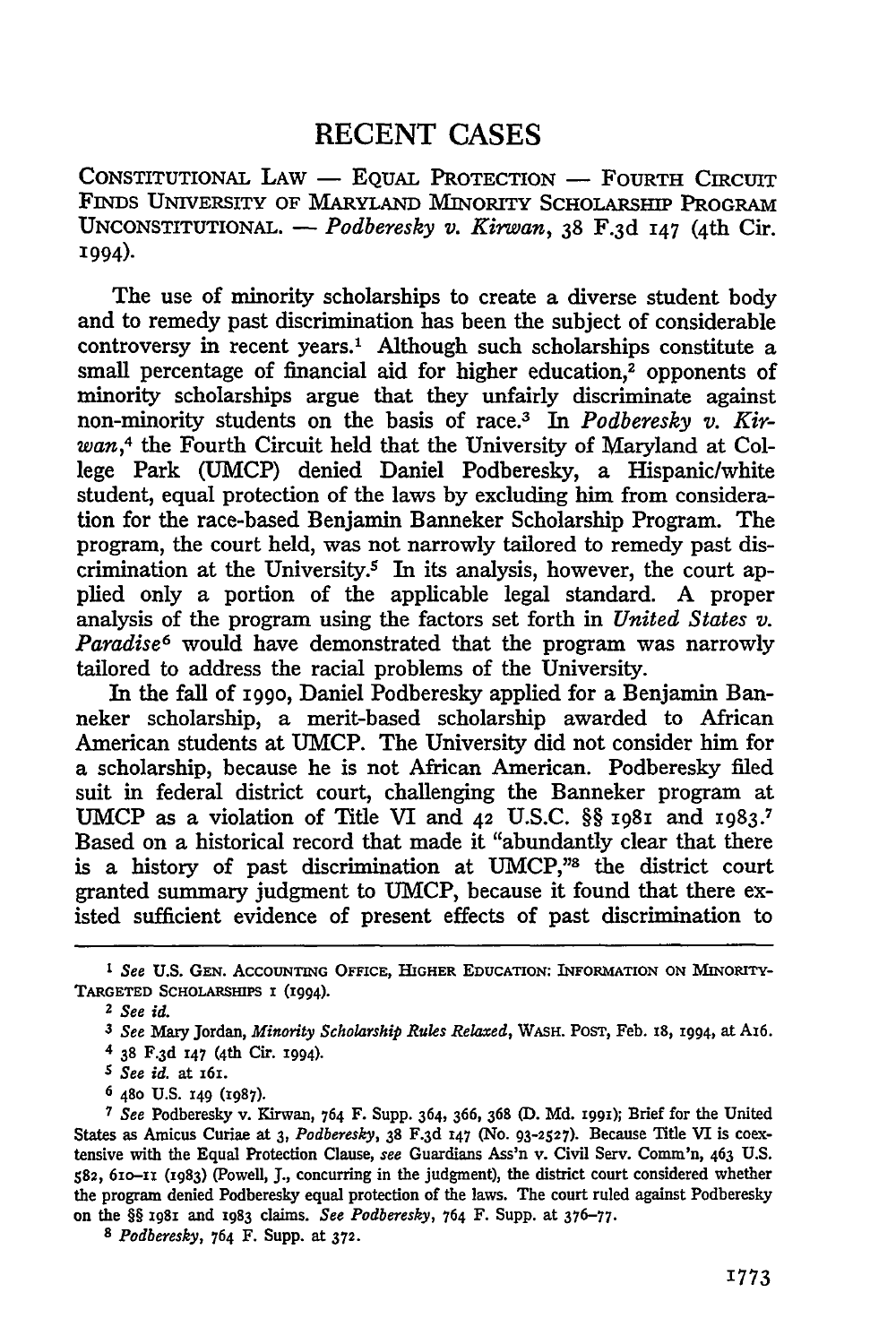merit an affirmative action program and that the program was narrowly tailored to "serve[ ] the compelling interest of remedying" those present effects.<sup>9</sup> On appeal, the Fourth Circuit reversed and remanded for findings of fact on the existence of present effects of past discrimination at UMCP.10 On remand, the district court upheld the Banneker program as constitutional.11 The district court found that a long history of pervasive discrimination at the University<sup>12</sup> resulted in four present effects of discrimination: the University's poor reputation in the Mrican American community, the present perception of a hostile campus climate for Mrican American students, underrepresentation of Mrican Americans in the student body, and a disproportionately high attrition rate among Mrican American students.13

A three-judge panel of the Fourth Circuit reversed. 14 Judge Widener, writing for the panel, ruled that the district court erred in finding that "the University had sufficient evidence of present effects of past discrimination to justify the program" and in finding that the program was narrowly tailored to achieve its objectives.<sup>15</sup> The court entered judgment in favor of Podberesky, because it found that the program was not narrowly tailored to achieve its goals.16 The Fourth Circuit rejected the district court's findings of four present effects of past discrimination, concluding that they were either insufficient as a matter of law or insufficiently demonstrated as a matter of fact. First, the court stated that neither the University's poor reputation in the Mrican American community nor the perception of racial hostility on campus was "sufficient, standing alone, to justify the single-race Banneker Program."17 Judge Widener also rejected the district court's resolution of factual disputes concerning the underrepresentation and high attrition rates of African American students on summary judgment.<sup>18</sup>

The court next found that even if it was "assumed that the University had demonstrated that blacks were underrepresented at the University and that the higher attrition rate was related to past discrimination," the Banneker program was not narrowly tailored to remedy these problems.19 The court based this holding on four find-

<sup>9</sup>*Id.* at 375.

<sup>10</sup> *See* Podberesky v. Kirwan, 956 F.2d 52, *57* (4th Cir. 1992).

<sup>11</sup>*See* Podberesky v. Kirwan, 838 F. Supp. 1075, 1099 (D. Md. 1993).

<sup>12</sup> The court identified several manifestations of this pervasive discrimination. *See* id. at 1077-80.

<sup>13</sup> *See id.* at 1084-94.

<sup>14</sup> *See* Podberesky v. Kirwan, 38 F.3d 147, 151 (4th Cir. 1994). Judges Wilkins and Hamilton joined in Judge Widener's opinion.

<sup>15</sup> *Id.* at rs1.

<sup>16</sup> *See id.* at r61.

<sup>1</sup>7 Id. at IS4·

<sup>18</sup> *See id.* at ISS-57·

<sup>19</sup> *Id.* at IS7-S8.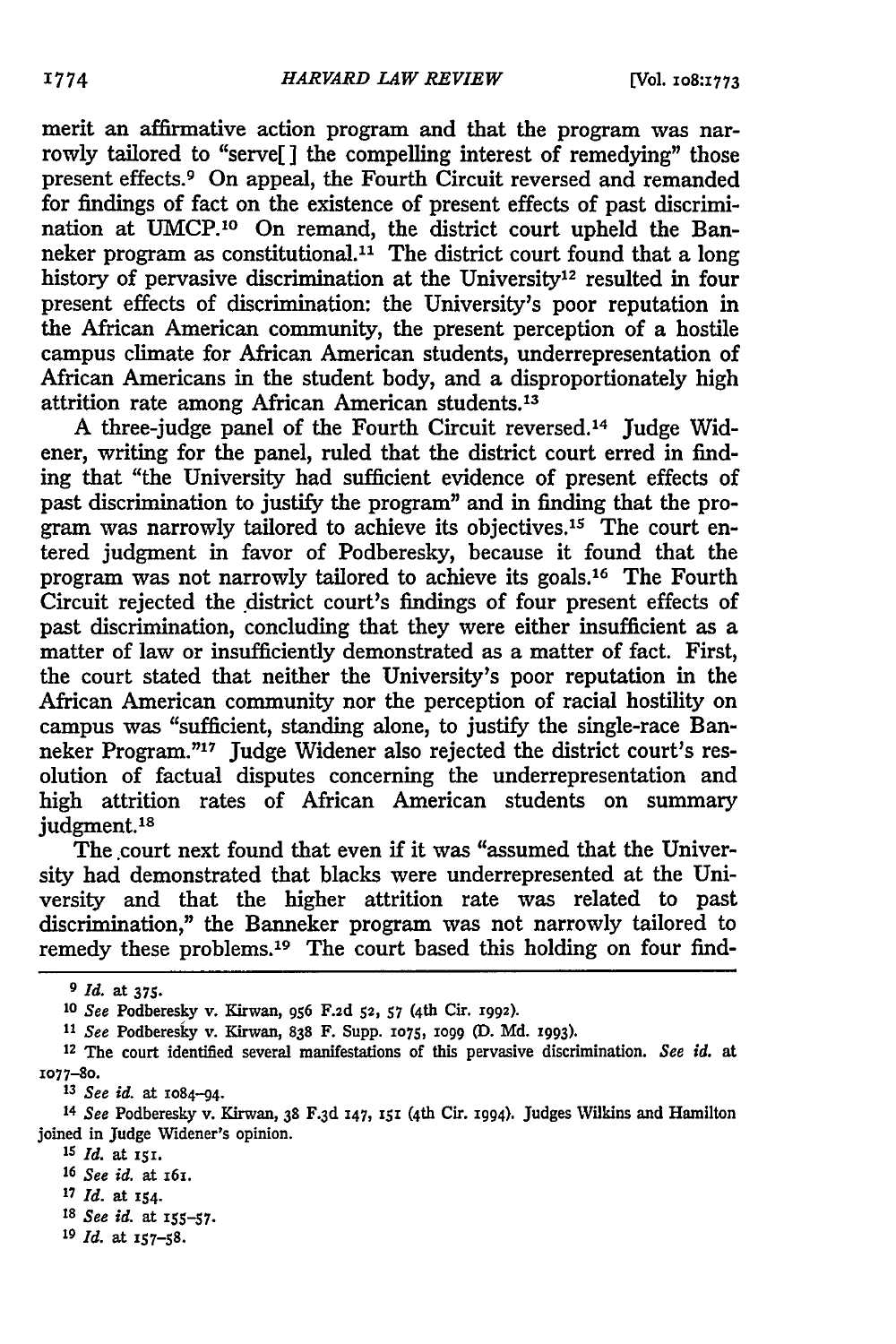ings. First, because "[h]igh achievers, whether African-American or not, are not the group against which the University discriminated in the past,"20 the court rejected the argument that a program that attempted to attract "high achieving" blacks to UMCP was narrowly tailored.<sup>21</sup> Second, because Banneker scholarships were awarded to non-Maryland residents, the program was not narrowly tailored to increase the representation or decrease the attrition rate of "qualified African-American high school students in Maryland," which was the group the University had identified as the relevant reference pool.<sup>22</sup> Third, the court criticized the district court for employing an arbitrary reference pool to determine the extent of underrepresentation at UMCP.23 Finally, the court found that the University had not shown that it had attempted race-neutral solutions to remedy the lower retention rate of black students. 24

The Fourth Circuit applied only a portion of the proper legal standard to the Banneker program to determine if the program was narrowly tailored.25 Judge Widener analyzed the program according to the factors that the Supreme Court reviewed in *City of Richmond v. J.A. Croson* Co.,26 but noted that the program could not withstand the

- 23 *See id.*
- 24 *See id.* at r6r.

*25* The court also made several errors in its analysis of the program. The court's reasoning in rejecting the hostile-climate justification - that many universities in the North and the South could make similar claims - was a non sequitur. Judge Widener reasoned that such pervasive discrimination is "societal discrimination, which cannot be used as a basis for supporting a raceconscious remedy." *ld.* at I55· However, if universities discriminate against African Americans, their discrimination may be part of a larger pattern of societal discrimination. This possibility neither lessens nor excuses the insidiousness of each individual university's past actions or the present effects of that past discrimination such that affirmative action at the individual universities is unconstitutional. Furthermore, the *Podberesky* court's result is inconsistent with the Supreme Court's prior decisions, including City of Richmond v. J.A. Croson Co., 488 U.S. 469 (1989). Although the Court has cautioned against programs ainied at remedying broad perceptions of societal discrimination, *see, e.g., id.* at 498-500, *Croson* clearly states that "[n]othing we say today precludes a state or local entity from taking action to rectify *the effects of identified discrimination* within its jurisdiction." *ld.* at *509* (emphasis added).

In addition, although the *Podberesky* court claimed that the program could not be narrowly tailored because it was designed to attract "high achieving" African Americans, if the University discriminated against African Americans, the fact that it did not single out "high achieving" African Americans for additional or heightened discrimination is irrelevant. As African Americans, the "high-achievers" are members of the group against which the University discriminated previously, and as such, are entitled to the benefits of the University's remedial actions. The Supreme Court has expressly rejected the idea that an affirmative action plan is invalid if it benefits those who were not the identified victims of discrimination. *See* Local 28, Sheet Metal Workers' Int'l Ass'n v. EEOC, 478 U.S. 421, *445* (1986).

26 488 U.S. 469 (1989).

<sup>20</sup> *ld.* at I58.

<sup>21</sup> *ld.* 

<sup>22</sup>*ld.* at *159* (internal quotation marks omitted).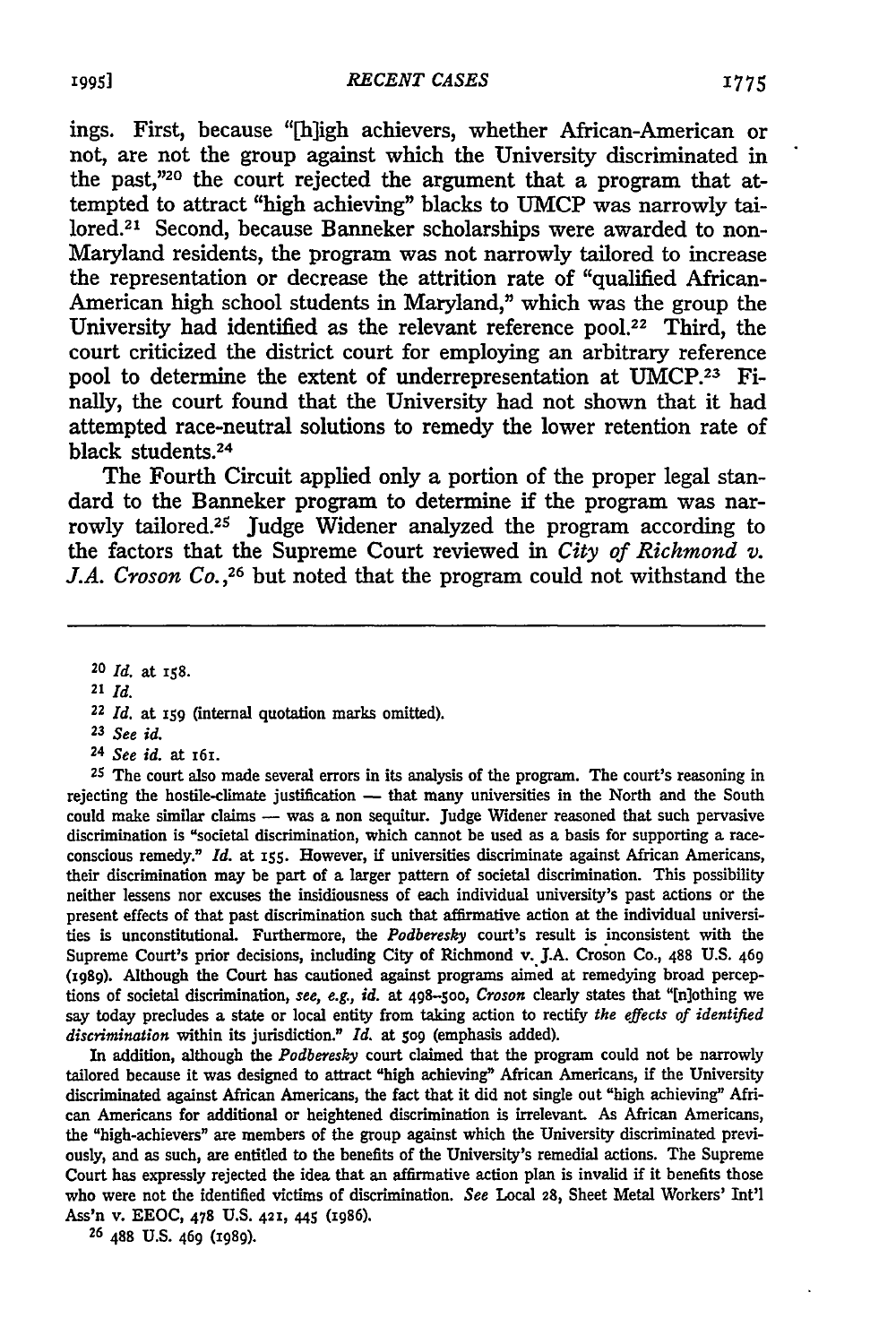test announced in *United States v. Paradise*.<sup>27</sup> In explaining why it would consider only the factors discussed in *Croson,* and not those set out in *Paradise,* the court emphasized two points. First, unlike the fifty-percent promotional requirement at issue in *Paradise,* the Banneker scholarship did not require racial quotas.<sup>28</sup> Second, in contrast to *Paradise,* both *Croson* and *Podberesky* dealt with claims involving present effects of past discrimination.29 However, *Paradise* did involve a racial quota to remedy the present effects of past discrimination.30 Furthermore, the Supreme Court did not revise or abandon the *Paradise* standard in *Croson;31* rather, the Court limited itself to "two observations" on the issue whether the promotional requirement was narrowly tailored, because the plan in *Croson* was not connected to "identified discrimination in any way."32 Therefore, the Supreme Court did not conduct a full "narrowly tailored" analysis in *Croson.*  Such an analysis, the Court explained, would be "almost impossible," because the City of Richmond had failed to demonstrate discrimination and thus lacked a compelling interest to justify the program.33 Thus, the Court's ultimate holding in *Croson* was based on a lack of a compelling state interest;<sup>34</sup> the "two observations" of the Court were merely dicta.

To determine if the program was narrowly tailored, the *Podberesky*  court should have examined the factors announced in *Paradise,* which encompass the factors analyzed in *Croson.* Under *Paradise,* a court should consider "the necessity for the relief and the efficacy of alternative remedies; the flexibility and duration of the relief[;] . . . the relationship of the numerical goals to the relevant labor market; and the impact of the relief on the rights of third parties" to determine if an affirmative action program is narrowly tailored.35 Had the *Podberesky*  court properly applied *Paradise,* it would have held that the program was narrowly tailored to remedy the present effects of past discrimination.

The Banneker program was a necessary component of the University's efforts to remedy the present effects of past discrimination at UMCP. Title VI regulations require a recipient of federal funding to

31 *See Croson,* 488 U.S. at so7.

*33 Id.* at sos-o7.

<sup>27 4</sup>So U.S. 149 (19S7); *see Podberesky,* 3S F.3d at ISS n.Io. The Fourth Circuit previously applied the *Paradise* test in Hayes v. North State Law Enforcement Officers Ass'n, 10 F.3d 207, 216 (4th Cir. 1993).

<sup>28</sup> *See Podberesky,* 3S F.3d at xss n.Io.

<sup>29</sup> *See id.* 

<sup>30</sup> *See Paradise,* 480 U.S. at IS4-SS.

<sup>32</sup> *Id.* 

<sup>&</sup>lt;sup>34</sup> *See id.* at 505, 511.

*<sup>35</sup> Paradise,* 480 U.S. at 171. Like the panel's opinion, this Recent Case assumes a statisti· cally significant disparity exists and that the disparity is related to past discrimination. *See Podberesky,* 3S F.3d at IS7-sS.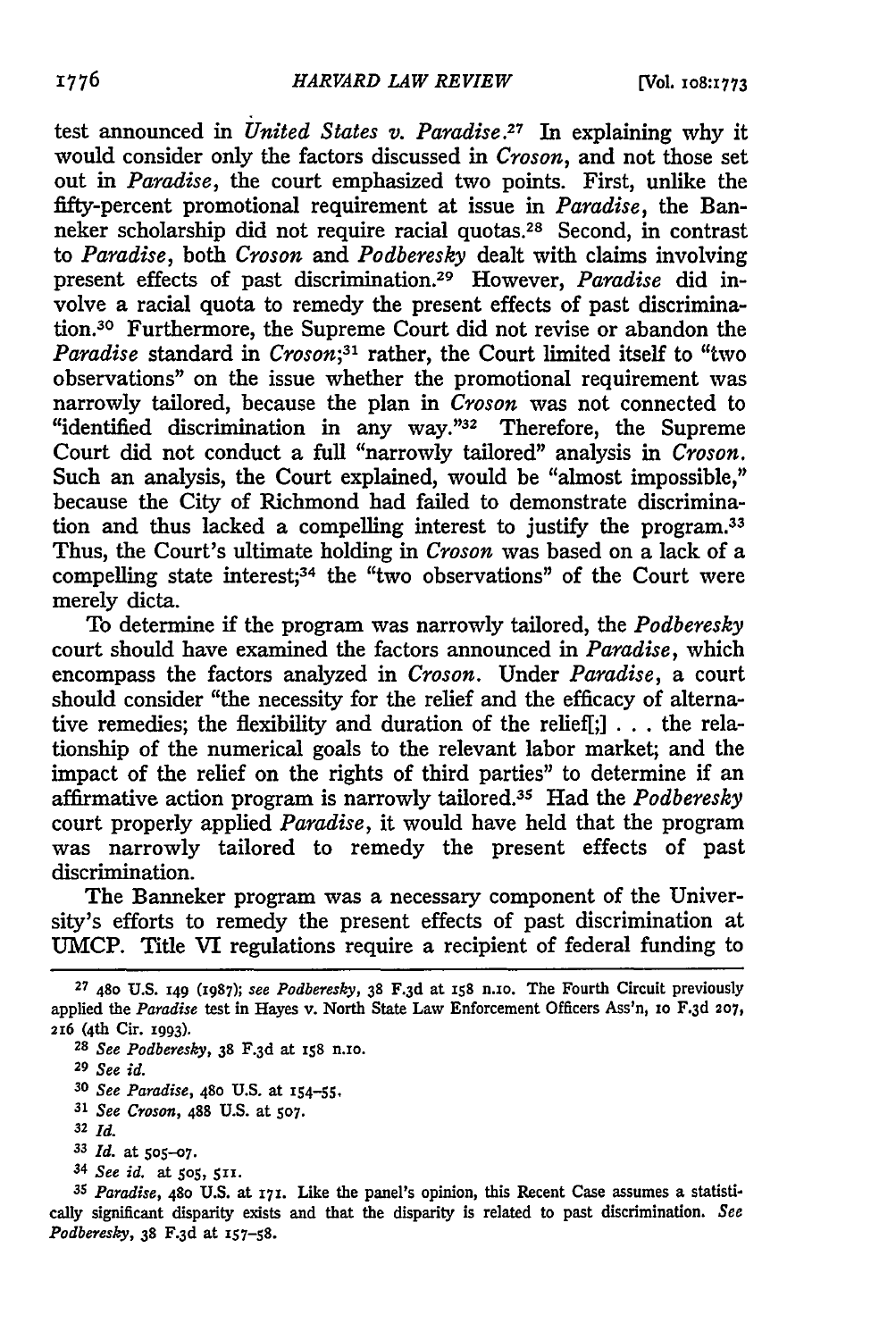"take affirmative action to overcome the effects of prior discrimination."36 The University's history of discrimination and segregation created barriers to the creation of a fully integrated system of higher education.37 Prior to the program's institution, the state had made repeated attempts to comply with Title VI. The final plan that was approved by the Office of Civil Rights "included specific reliance on the ... Banneker Scholarship Program."38 Without such a program, many minorities may have been unwilling or financially unable to attend the University.39 The Banneker program addressed these barriers at UMCP.40

Moreover, race-neutral remedies would neither have effectively addressed the present effects of past discrimination at UMCP nor substantially furthered the University's diversity goals. The University's attempts at both a race-blind merit-based scholarship program and a race-neutral need-based scholarship program had already failed to recruit black students in significant numbers.41 Additionally, race-neutral efforts would not have addressed several factors that deterred black students from attending UMCP, including the perception of racial hostility and the poor reputation of the University within Mrican American communities. Furthermore, alternative remedies would not have effectively furthered the University's diversity goals.<sup>42</sup> Although racial diversity is only one aspect of creating a diverse student body, "it would be impossible to arrange an affirmative-action program in a racially neutral way and have it successful."43

In addition, the Banneker program was flexible and of limited duration. It was reevaluated at least every three years,<sup>44</sup> which ensured that its minimal burden would be imposed only so long as it was necessary to mitigate persisting problems. This periodic reevaluation increased the program's flexibility, because it allowed administrators to alter or eliminate the program if it proved no longer necessary.

The University also established the proper relationship between the Banneker program's goals and the relevant student population. The program's goals must have been designed to address the under-

<sup>37</sup> See Podberesky v. Kirwan, 838 F. Supp. 1075, 1084-94 (D. Md. 1993).

38 Id. at 1081.

39 Several university officials have commented that a university may have difficulty recruiting minority students without financial aid specifically designated for such students. *See* Nondiscrimination in Federally Assisted Programs, 59 Fed. Reg. 8756, 8761 (1994).

40 *See Podberesky,* 838 F. Supp. at 1094.

4l *See id.* at 1095. ·

42 The Supreme Court recognized the importance of a diverse student body in Regents of the Univ. of California v. Bakke, 438 U.S. 265, 3II-12 (1978).

43 *Id.* at 407 (Blackmun, J., concurring in the judgment in part and dissenting in part).

44 *See Podberesky,* 838 F. Supp. at 1082.

<sup>36 34</sup> C.F.R § 100.3(b){6)(i) (1994). The regulations also permit universities to undertake voluntary affirmative action programs to overcome the continuing effects of factors that contributed to the underrepresentation of minority groups. *See id.* § 100.3(b)(6)(ii).